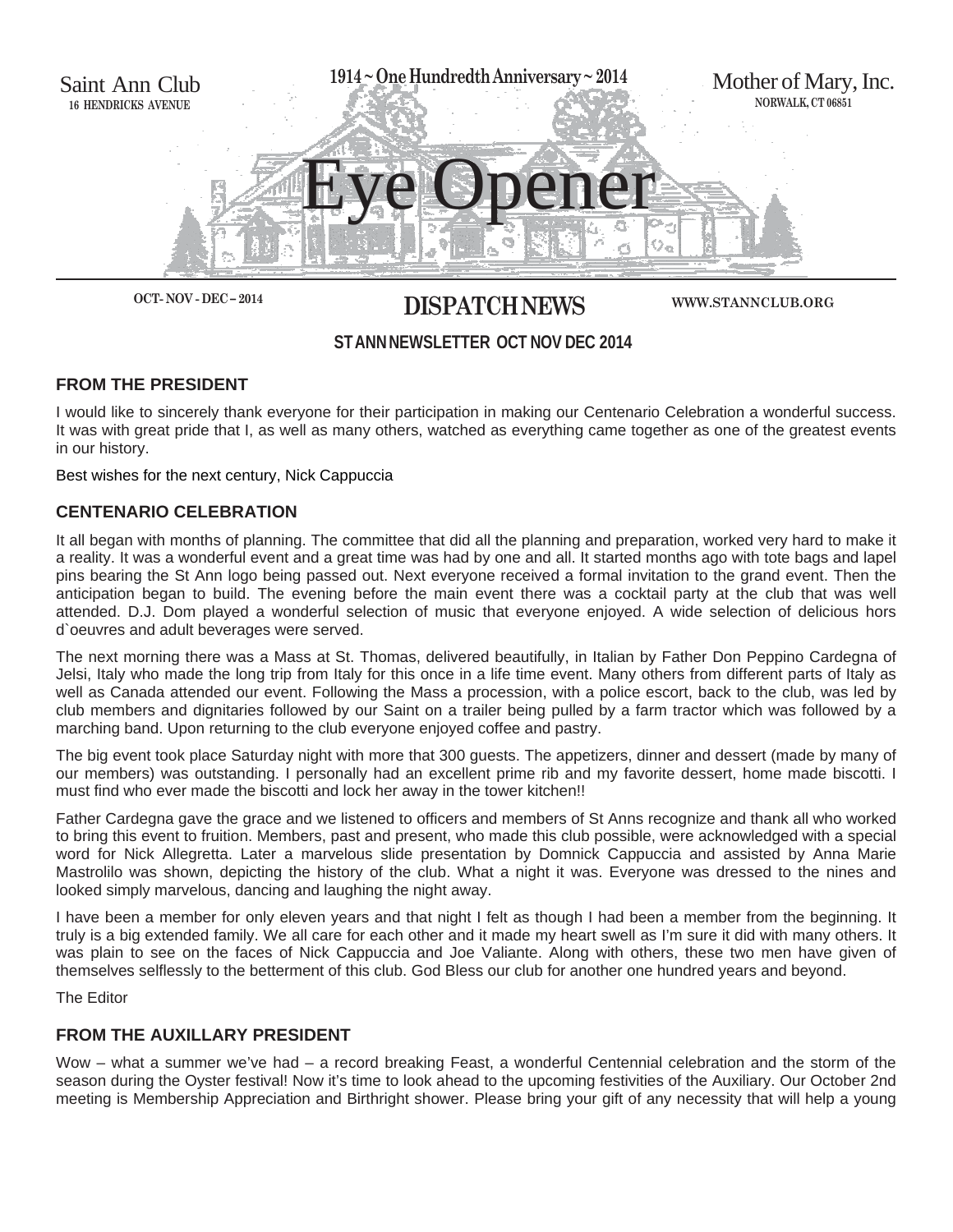mother care for her baby. Our November 6th meeting will begin at 7:30 with staff from Aurora Health Care who will discuss home and health safety. The meeting will follow after a brief question and answer session. We will be celebrating the Auxiliary's 80th ++ birthday on Saturday, November 8th during DJ Night at the club. Please stop by to help celebrate and have a piece of birthday cake. There is no charge for our fun DJ Nights so join in the festivities any scheduled Saturday for a great night with friends. We will once again have our Mini-Craft Fair at our December 6th Auxiliary meeting from 6:30 -7:30 p. m. We have about 10 member vendors and have opened it up to non-members for a nominal fee. Anyone who has a craft, product or food for sale is welcome to participate. Please call Chairperson Carolyn Shannahan at (203) 246-2140 to leave a message for info or to make arrangements. Thanks for all your support!

Gratefully, Betty Tavella Brink Auxiliary President

## **THE EARLY DAYS**

When St. Ann club began, it was with a few men from Jelsi, Compobasso Italy, who came to Norwalk in the late 1800's and early 1900's. Most lived on Bouton St. Some were boarding with friends. These friends helped the newcomers to get jobs. Weekends were spent helping each other, sometimes doing chores for the landlords. Some of these men worked for Patsy Cutrone as laborers. Patsy had a small one car garage in back of his house and this is where the club started. The garage was on Wilbur st. This is what I was told.

My maternal grandfather, two of his brothers and four brothers-in-law were among the first members. Lina Oman had told me her father, Valerio Santella was the first president of the club from 1914-1921, he died that year after stepping on a nail and got blood poisoning. He had been a carpenter. My maternal grandmother was a good friend of his widow from the old country. I knew his three sons of which two were also carpenters. I worked for one of them Angelo "Bucky" Santella. I also knew three of his daughters of which one was Sal Fratino's grandmother.

The rest of the history of the club can be read in the booklets that were on the table at our 100th anniversary celebration. Thinking back to the old days of this club, it is a very proud history with our ancestors and continues to be so.

As part of the centennial committee, I would like to thank everyone who attended the celebration. And thanking those who took out ads in our booklet. And to the women who baked, Donna Cutrone,Jen Veno, Mary Testa, Antoinette Valiante di Peppino, Rita Camarota, Marianna Cappuccia, Patty Moisio, Patty Blake, Rosemary Romano, Bernadett Napolitano. Not only did they save the club money, they donated their time to make delicious baked goods for dessert. Thanks to them and the crew for the Friday before, with their help, morning noon and night and Sat. morning after mass. Kenny Prince, Mike and Marge Gabriele, Tom the bartender, John Vozzo, Pat and Donna Cutrone and Jen and Mike Veno, Kate Fiore, Camille Andreozzi. If there are any names I omitted I do apologize.

Sincerely, Joe Valiante

#### **ITALIAN IMMIGRANTS OF RIDGEFIELD, CT.**

Pasquale DeBenigno was an early Italian immigrant in Branchville. He was born on February 22, 1871, in Corvara, Italy. He married Caterina Maroniania also of Corvara, Italy, their children are John, Marion, Domenic, and Alice. Pasquale died on February 12, 1964 at 92 years of age and Caterina died on April 7, 1949 at 74 years of age.

#### DeBenigno's Store

For years Pasquale operated the Branchville General Store selling groceries and general merchandise. An old photograph of the store displays an overhead sign that reads" P D Benicuo Groceries & Merchandise - Fruits & Soft Drinks." The last name D Benicuo on the sign is likely a phonetic rendition of DeBenigno. In later photographs, the overhead sign reads: Branchville General Store- Fruit - Groceries - Ice Cream."

According to his daughter, Marian Ellis Pasquale DeBenigno established the general store in 1907 at 14 West Branchville Road. "As the family increased in size, father added two additions to the building, our family resided upstairs. I believe the house is one of the oldest in the area." This information from Marian Ellis ties in nicely to the discoveries on the second floor during renovations in 1985. "Thick oak beams were uncovered in the center section but not the left or right sections." This could indicate the center section of the 2nd floor was built to house the DeBenigno family before the left or right sections were added later on to house the immigrant boarders arriving from Italy. However, it could also be a result of at least 2 fires on the upper floors of DeBenigno's Store. One occurred in 1927, the other at a later date, likely the 1930's or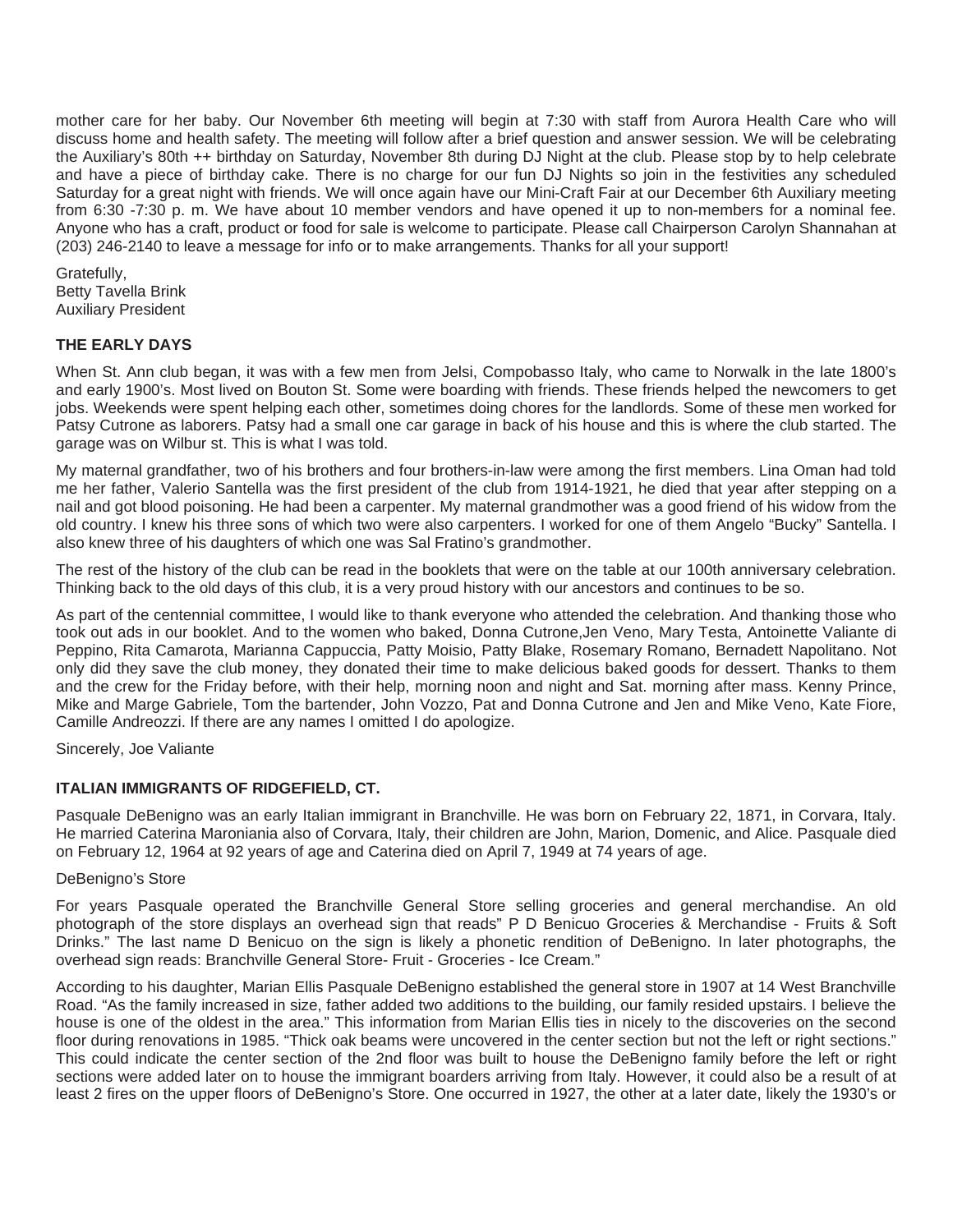1940's. Marian's note that the house is one of the oldest in the area, is a "stretch"…The structure, as noted above, was more or less a storage or livestock barn located on Abijiha N. Fillow's property in the mid-to-late 19th century.

Charles Emmons used to go to DeBenigno's to make purchases for his parents, "They sold general merchandise, groceries like flour and canned goods. After prohibition, the store opened as a saloon."

Newspaper Report from 1927:

"Two bandits, one wielding a revolver, the other a cheese knife, robbed \$50 from Pasquale DeBenigno's Store in Branchville in April. A shot fired at Mr. DeBenigno missed, went through four shoes on the shelf and lodged in the toe of the fifth. A few months later, part of Mr. DeBenigno's house burnt down."

Immigrant Tenement Housing

Long-time resident Lucy Scala relates, "On arriving in Branchville, the Italian immigrants would go first to Pasquale DeBenigno. When my mother, Giovanna Del Biondo, arrived by taxi from Norwalk Connecticut, at the grocery store, she received hugs and kisses of welcome from her cousin Pasquale.

Willis DeForest recalls, "Most of the Italian immigrants who first came from the Abruzzi area of Italy, arrived in Branchville and stayed at the DeBenigno house. After they found employment either on the railroad, at the quarry, or the G&B wire mill, they would find their own homes to live in."

The recollections of Charles Emmons, Lucy Scala and Willis DeForest appear in Aldo P. Biagiotti's book "IMPACT: The Historical Account of the Italian Immigrants of Ridgefield, CT." Mr. Biagiotti's documentation of the Italian immigrants of Ridgefield and Branchville is an amazing resource that includes family histories, employment and housing patterns. Biagiotti writes: "Over the years, Branchville has been an important Italian immigrant enclave of the town." Tenement houses, like DeBenigno's, offered a fresh start to Italian immigrants as they arrived at Branchville Station from 1910-30. It is for this very reason that 14 West Branchville Road was entered onto The National Registry of Historic Places on August 12, 1982.

## **OCTOBER 12 AT HERITAGE WALL**

All are invited to attend a ceremony at Heritage Wall followed by a Mass for all of our deceased members. There will also be a dedication of a plaque for Valentino Ceccone who designed and fabricated the alcove for St Ann. The electric wiring and lighting was donated by Cappucci and Sons Electric. The Granite the Saint is placed on was donated by Nick Cappucci.

#### **THANKS TO ALL**

I would like to thank all the people who worked with the Centennial Committee that made our celebration the great success that it was.

Sincerely, Arlene Petersen

#### **ATTENTION MEMBERS**

As of October 31st any funds remaining on your club debit card will be lost, so use it or lose it!

#### **ST ANN COMEDY NIGHT**

Saturday Oct 4th at 7pm we will have the first ever comedy night at our club. Admission is \$20.00 in advance and \$30.00 at the door. A delicious dinner by the always talented St Ann Chefs will be served (pasta). Music by DJ Dom and comedy by Phil Selman and Friends. Reservations call Tony Cappuccia at 203 515 7706 or by e-mail at STANNCLUB@YAHOO.COM (preferred)

#### **CENTENNIAL BARBECUE**

A barbecue feast will be held October 11th from 7 to 11pm. The admission is \$20.00 per person. Limited to 200 guests. Reservations by October 2nd. Call Arlene Petersen at 203 322 2575 or Camille Andreozzi at 203 849 0199. Country music by DJ Dom. It will be held inside the club and the menu will feature pulled pork, baby back ribs, bbq chicken thighs, cole slaw, beans, potato salad, corn bread, beer and ice cream.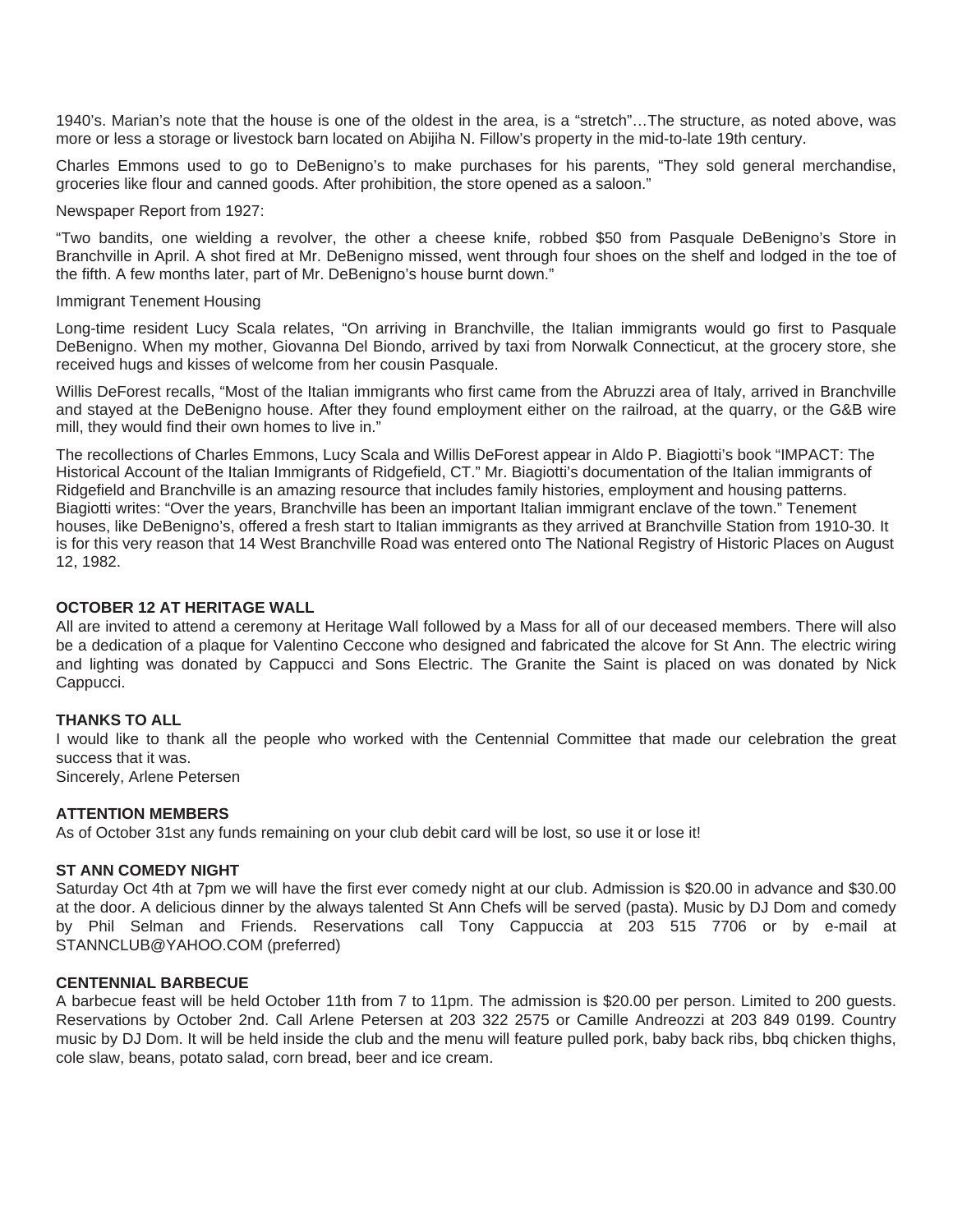### **TONY CAPPUCCIA APPOINTED**

Mr. Tony Cappuccia has been appointed Chairman of the Entertainment Committee. He is working hard to bring more people to the club with new and innovative entertainment venues. There is a new Karaoke provider and there will a Mystery Night and possibly a Casino Night. Check the web site for updates. If you have any ideas or suggestions please contact Tony. Come to your club, with your friends, and enjoy these events. As always we appreciate your support.

#### **ST ANN FEAST A GREAT SUCCESS**

Our annual feast was the best ever. The weather was wonderful, the entertainment, activities and food were super and the attendance was huge. A big thank you to the more than 200 members that made it all possible.

### **COOKBOOKS**

St. Ann Mangia Mangia Cookbooks are available. They are \$15 each and will be on sale at all meetings, dinners, and mini craft fair. You may contact Arlene Petersen 203-322-2575 to make other arrangements or ask any officer or board member.

#### **NEW MEMBERS**

Tom Buono Sworn in on July 2, men's meeting sponsored by James O'Brien.

#### **ADDRESS CHANGES AND E-MAIL ADDRESSES**

In an effort to bring the club more into the electronic age we are asking that anyone with an e-mail address, who hasn't done so already, to please send it to Ken Romano. His e-mail address is rmyken@aol.com. We will use these addresses to update events and schedules as well as save postage and be able to keep members informed on a timely basis. If you move and need to change your physical address, for the men contact Ken Romano and for the ladies, contact Camille Andreozzi at 203-849-0199 or email her at candreozzi@aol.com.

#### **PLEASE READ**

Any one wishing to contribute to this newsletter is encouraged to do so. Please contact Eric Fleisch at 847-7669 or by email at BIGE101@ optonline.net. The next edition will be sent on or about December 15, 2014

#### **SICK OR HOSPITALIZED MEMBERS**

If you know any member that is sick or hospitalized contact J. Ruggiero at 866-1477, for men. For the ladies contact Barbara Antonelli at (203) 866-3953.

A gift basket and card will be sent. If anyone knows of an Auxiliary member who has been permanently placed in a nursing home please contact Betty Brink with the information at (203) 847-8133. We would like to keep in touch with them by sending a card.